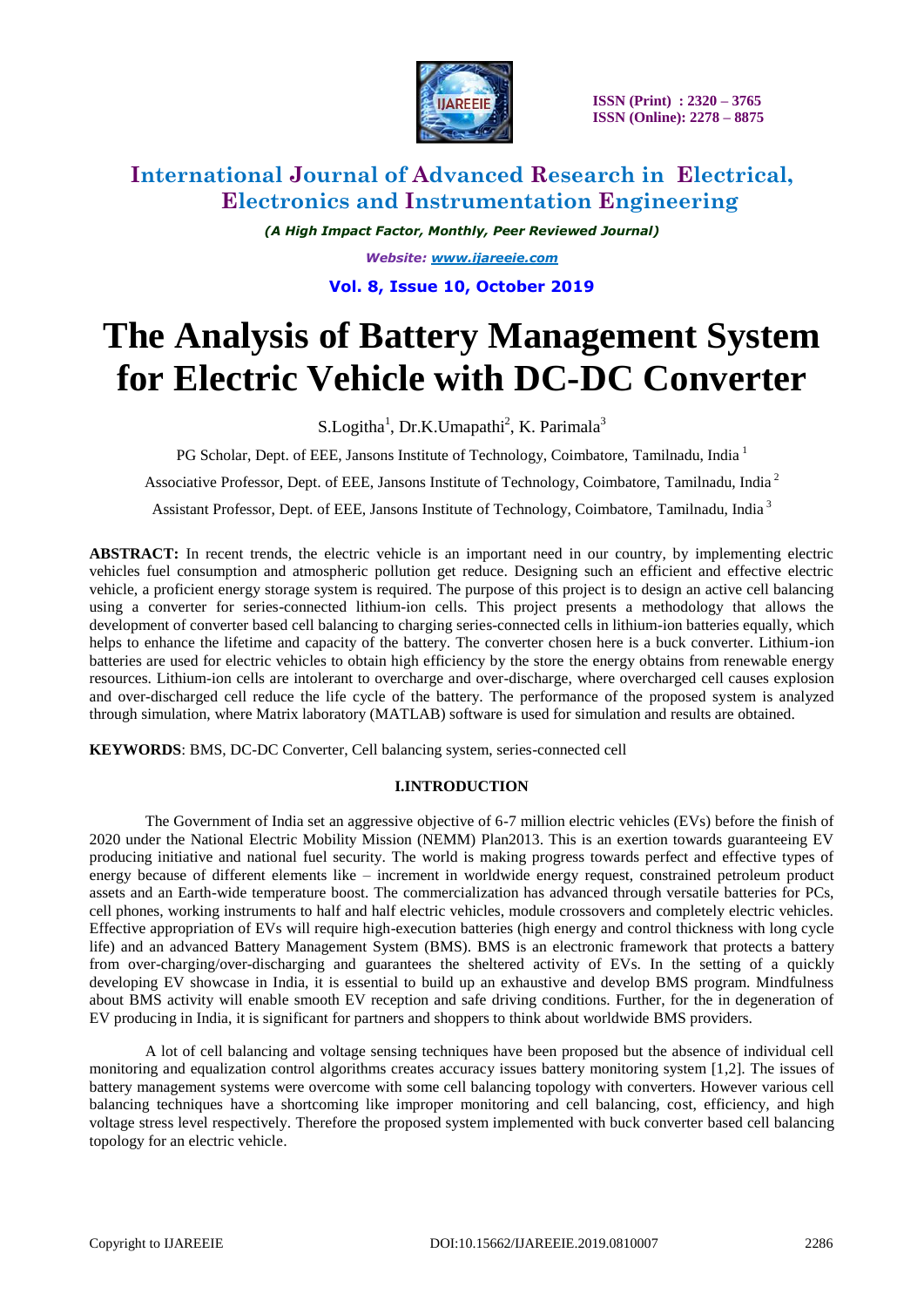

# **International Journal of Advanced Research in Electrical, Electronics and Instrumentation Engineering**

*(A High Impact Factor, Monthly, Peer Reviewed Journal)*

*Website: [www.ijareeie.com](http://www.ijareeie.com/)*

### **Vol. 8, Issue 10, October 2019**

#### **II. BATTERY CELL BALANCING TOPOLOGY**

There are two types of balancing methods, it can be either passive or active, and they are named as passive balancing method and active balancing method. In Passive balancing, the method can be applied only for Lead-acid and Nickel-based batteries. Lead-acid and Nickel-based batteries can be fetched into overcharge conditions without permanent cell damage. The excess energy is released through increased cell body temperature when the overcharge is not very severe. When the overcharge is too much, the energy will be released by gassing via the gassing valve equipped on the cells. It is the natural method of balancing a series string of such cells. The balancing problems grow exponentially with the number of series cells, therefore, overcharge balancing is only effective on a small number of series cells. However, this method is a cost-effective solution for low voltage Lead-acid and Nickel-based battery systems.

The active cell adjusting techniques expel charge from higher vitality cell(s) and convey it to bring down vitality cell(s). Various topologies are utilized by the active component utilized for putting away the energy, for example, capacitor and additionally inductive segment just as controlling switches or converters. active cell adjusting is a progressively perplexing adjusting procedure that redistributes charge between battery cells during the charge and release cycles, in this way expanding framework show time to expanding the complete useable charge in the battery stack, diminishing accuse time looked at of inactive adjusting, and diminishing heat produced while adjusting.

#### **III. SELECTION OF CONVERTER**

The issues in the battery management system were overcome with some cell balancing topology based on the converters. However proposed techniques have a shortcoming like improper monitoring and cell balancing, cost, efficiency, and high voltage stress level respectively. The buck-boost and Cuk converter combined to form a battery cell equalizing circuit, but it has the large capacitor which results in large charging and discharging current. Therefore, this type of circuit needs high current tolerance switches and the capacitor cost is high [3-5]. The bidirectional Cuk converter can be used for cell balancing but it takes a long time for cell equalization and the voltage stress is high is the main drawbacks of this system. Its fundamental detriments are the high info voltage wave and high electrical weights on the switch and the diode. The dissipative balancing circuit using shunt resistors has a simple structure and control [6-7]. But its low efficiency and the need for heat management are the disadvantages of the method [8]. The bidirectional flyback converters can be used for voltage equalization in battery but it consists number of switches it may increase the switching losses and efficiency get reduced [9],the flyback converter with transformer along with a lossless snubber is an attractive choice for cell equalization topology in battery but it can be used for low power applications as they can be built with low cost and excellent efficiency[10]. Compare with another non-isolated dc-dc converter the performance of buck converter is good; its efficiency is higher than other converters [11]. The balancing of cell in battery with buck converter has the low voltage stresses and current stress o, the equalization speed is high, its cost is low and easy to implement when compared to fly-back converter based cell balancing methodology [12-13].



**Fig 1: Circuit diagram of the buck converter** 

The basic principle of the buck converter is when the switch is in ON condition (switch is closed), the current will start to increment, and the inductor will deliver an opposing voltage over its terminals in light of the changing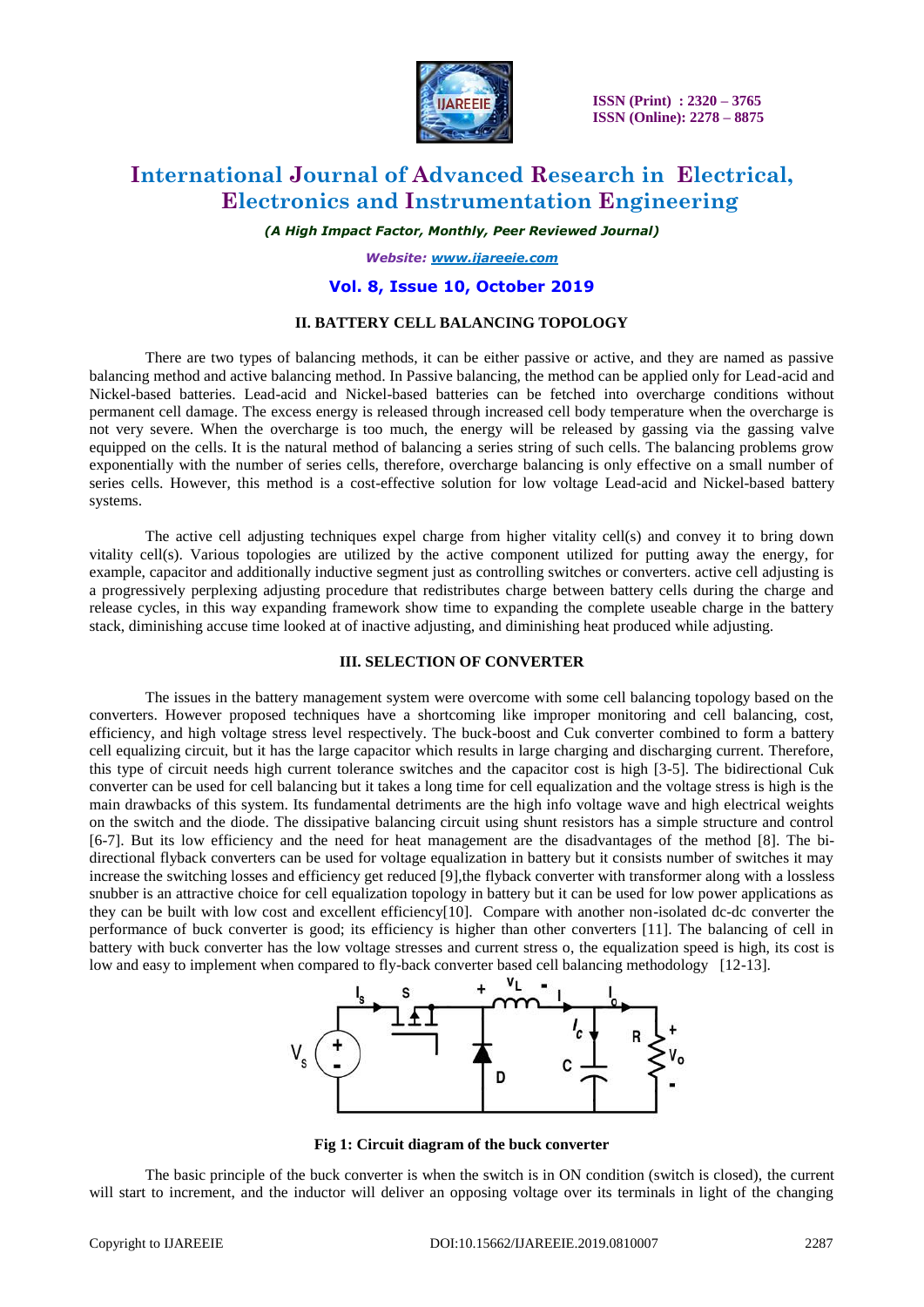

# **International Journal of Advanced Research in Electrical, Electronics and Instrumentation Engineering**

*(A High Impact Factor, Monthly, Peer Reviewed Journal)*

*Website: [www.ijareeie.com](http://www.ijareeie.com/)*

### **Vol. 8, Issue 10, October 2019**

current. This voltage drop balances the voltage of the source and in this manner decreases the net voltage over the load. After some time, the speed of progress of current diminishes, and the voltage over the inductor additionally then diminishes, expanding the voltage at the load. During this time, the inductor stores energy as an attractive field the switch is opened while the current is as yet fluctuating, and afterward, there will consistently be a voltage drop over the inductor, so the net voltage at the load will lower than the input voltage source. During the off-condition, the inductor is releasing its discharging energy into the rest of the circuit. The circuit diagram of the buck converter is shown in fig1.

### **IV. CONVENTIONAL SYSTEM**

The performance of the battery is affected by numerous factors. Among the several factors, cell balancing is the most significant factor. Without cell balancing where the performance of the battery cell reduced by voltage difference among the individual. Inequality of cell voltage in battery systems is very usual due to various causes ofCell imbalance. In the conventional system, the current controlled based charging and discharging of battery cells have been done. In the existing system individual cell balancing and individual cell voltage monitoring are not done. All the cells in the battery get charged unrelated to the preliminary SOC of the individual cell, and all the cells get charged and discharged randomly. Due to the cells get charged and discharged rapidly the output efficiency of the battery become less. The proper monitoring and control of charging and discharging of the battery cell are not done in the existing system; therefore the lifetime and capacity of the battery get reduced.



**Fig 2: Block diagram of a conventional system**

The DC source obtained from the solar panel is given to the buck converter. The buck converter is DC-DC converters which step down the input voltage. The input voltage is given the buck converter, buck converter step down the input voltage and charge the battery cells randomly. The block diagram of a conventional system is shown in fig2.



**Fig 3: Circuit diagram of the conventional system**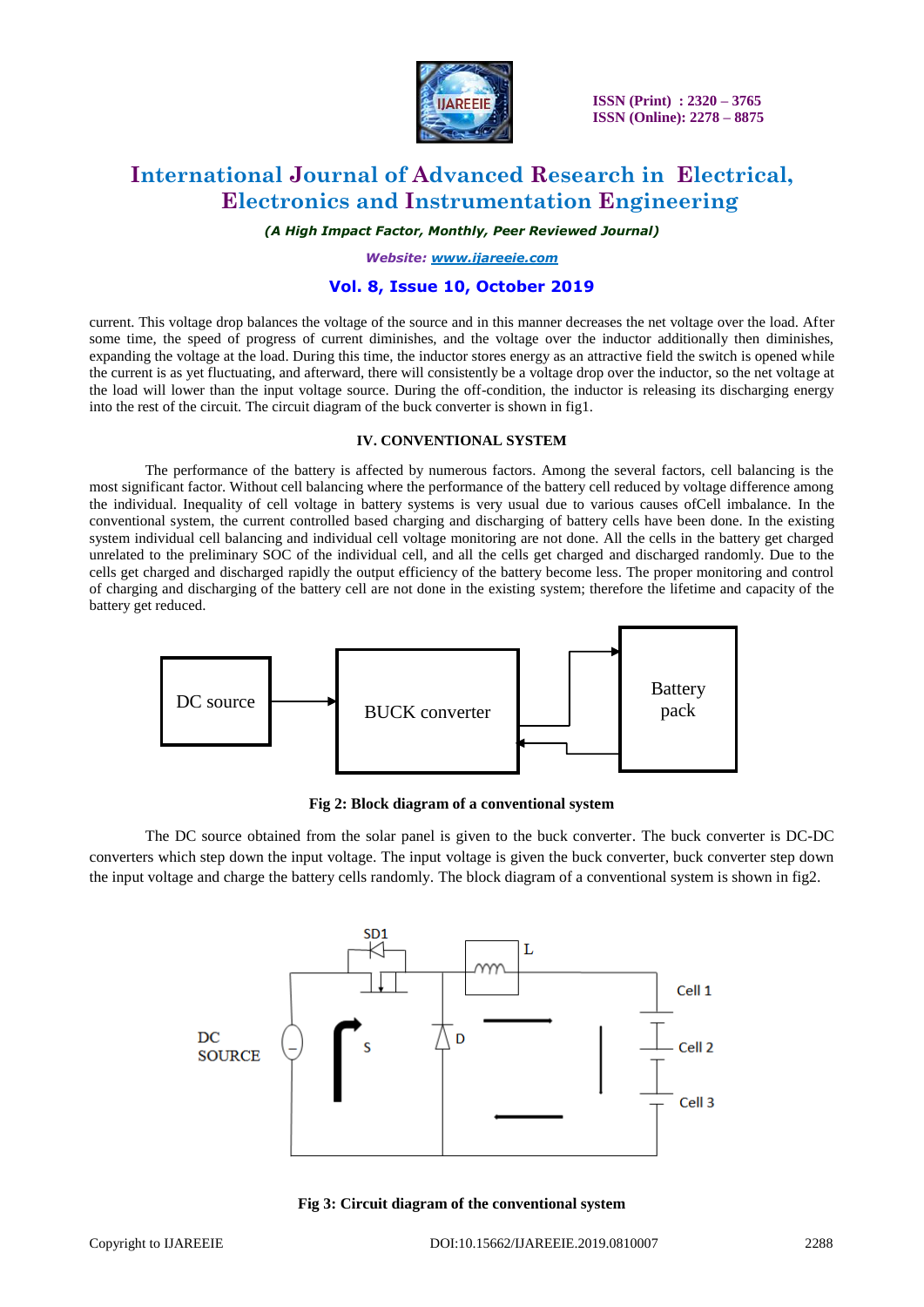

# **International Journal of Advanced Research in Electrical, Electronics and Instrumentation Engineering**

*(A High Impact Factor, Monthly, Peer Reviewed Journal)*

*Website: [www.ijareeie.com](http://www.ijareeie.com/)*

### **Vol. 8, Issue 10, October 2019**

The circuit diagram of a conventional buck converter based battery charger is shown in fig3 using MATLAB Simulink.When SD1 is in ON condition the current will flow from the source to the load through the inductor. During ON condition the inductor stores energy in magnetic form. When switch SD1 is OFF the energy stored in the inductor free discharge through the freewheeling diode.

In figure 4 the SOC of the series-connected cells was compared. The SOC of cell 1 is kept higher than other cells since all the cells are in the charging condition. All the cells are in charging condition unrelated SOC % of an individual cell. Therefore no cell balancing has been done in the conventional system.



SOC comparison of the battery cell Time in sec

**Fig4: simulation result of the conventional system**

#### **V. PROPOSED SYSTEM**

The evaluation of the charging status of individual cells in the battery is a drawback in BMS and the performance has a large impact on electric vehicles. In an electrical vehicle, safety and reliability are some of the important concerns. In the meantime, a typical EV has a large number of cells connected; it is a bit challenging to measure the individual cell voltage of a battery pack. But, by knowing the individual cell voltage, cell balancing and protection can be performed.



**Fig 5: Block diagram convention system**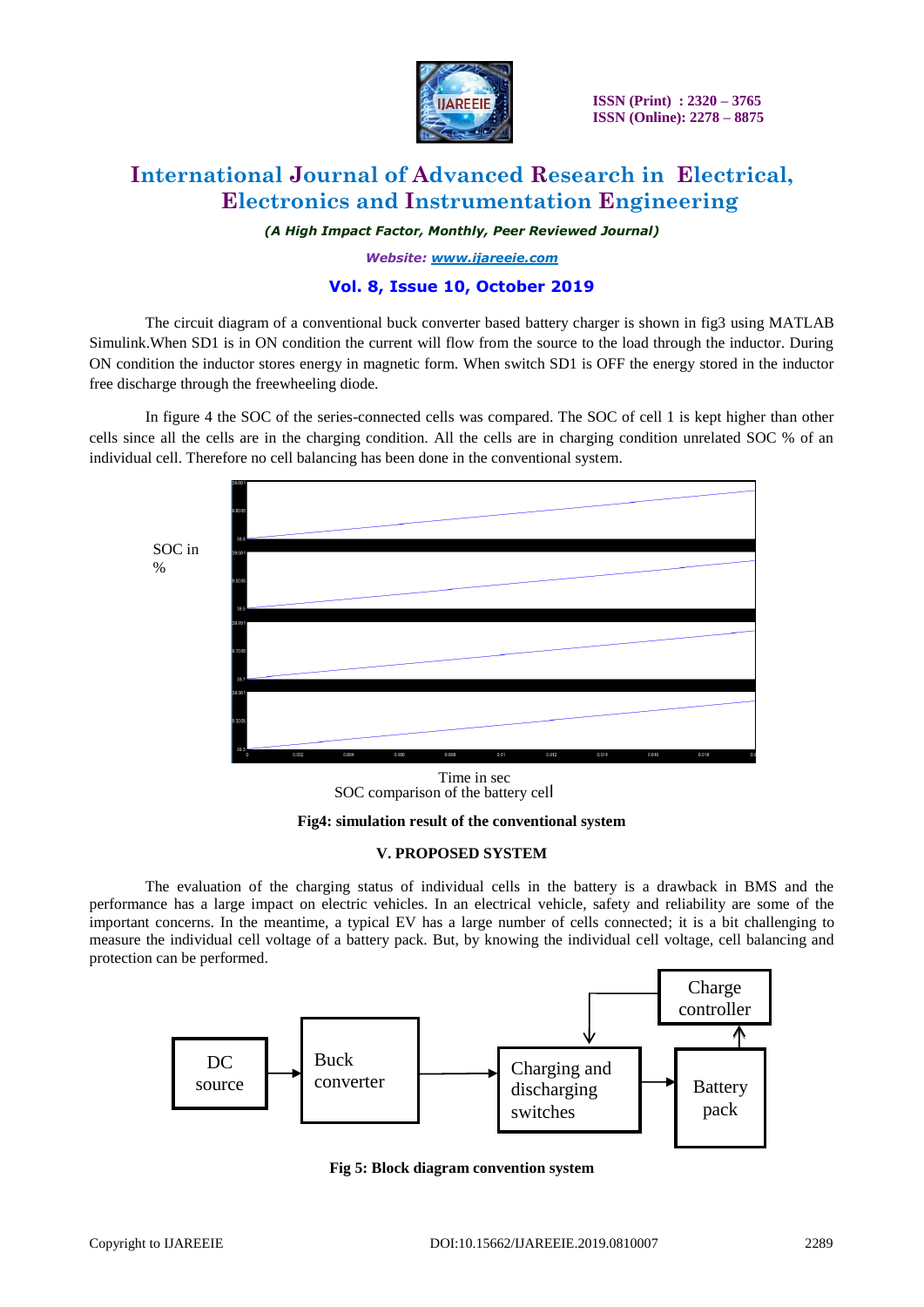

# **International Journal of Advanced Research in Electrical, Electronics and Instrumentation Engineering**

*(A High Impact Factor, Monthly, Peer Reviewed Journal)*

*Website: [www.ijareeie.com](http://www.ijareeie.com/)*

### **Vol. 8, Issue 10, October 2019**

In the proposed work the buck converter based cell balancing of the battery cell has been done, and SOC of the individual cell has been monitored. The block diagram of the proposed system is shown in fig5. The Bi-directional switches were employed to control the charging and discharging of the cells. The DC supply from the solar panel is given to the buck converter, and the buck converter reduces the input voltage. The buck converters provide supply or activation pulse to the Bi-directional switches. The proposed system consists of two Bi-directional switches, one switch for charging the battery cell, one more switch for discharging purpose. Based on the output of the charge controller the charging and discharging of energy takes place. By the proposed system individual cell monitoring and cell balancing have been done. The bidirectional current transfer is achieved by using Bi-directional switches where charging and discharging of the selected cell can be done by utilizing bi-directional switches.



#### **Fig6: Circuit diagram of the proposed system**

The circuit operation of the proposed system is in fig 6. The basic operation of the buck converter is the same when the SD1 is ON, the current flow through the inductor to load, during that period the inductor stores energy in magnetic form. When SD1 is OFF the energy stored in an inductor discharge through the freewheeling diode.in the proposed system Bi-direction switches were used for transfer current, the SOC of the individual cell is analyzed and it compares with the average SOC of the individual SOC. The output is given to a charge controller based on the charge controller either charging switch or discharging switch activated. If the SOC of the cell 1 is high, the comparison of the SOC of the cell 1 compared with the average SOC based on the comparison result the discharging switch will be provided with a high pulse to conduct the discharging switch.

#### **VI. CONCLUSION**

In this paper, the different cell balancing topologies where surveyed and active cell balancing based on the buck converter was chosen. In the proposed system battery charging was done with cell balancing topology. The buck converter based battery charging with and without cell balancing was compared using MATLAB Simulink software. By the comparative results, the overall performance of the buck converter based cell balancing is highly efficient.The proposed cell balancing technique enhances the life cycle and efficiency of the battery used for electric vehicles.

#### **REFERENCES**

[1]K. Zhi-Guo, Z. Chun-Bo, L. Ren-Gui and C. Shu-Kang, "Comparison and Evaluation of Charge Equalization Technique for Series Connected Batteries, 37th IEEE Power Electronics Specialists Conference, pp. 1-6, 2006.[2] Lee Y, Jeon S, Yun J, Bae S. Comparison of Battery Cell Balancing Methods. Vietnam: Proceedings of International Conference on Information and Convergence Technology for Smart Society (ICICTS "16). 2016; p. 125-26.[3]L. Xi, et al.: "Modularized buck-boost + Cuk converter for high voltage series-connected battery cells," 2012 Twenty-Seventh Annual IEEE Applied Power Electronics Conference and Exposition (APEC) (2012) 2272[4]K. M. Lee, et al.: "Active cell balancing of Li-Ion batteries using the LC series resonant circuit," IEEE Trans. Ind. Electron(2005)549

[6]Jingyu Yan, Zhu Cheng, Guoqing Xu, Huihuan Qian and Yangsheng Xu Fuzzy Control for Battery Equalization Based on State of Charge IEEE 72nd Vehicular Technology Conference Fall, pp. 1-7, 2010.

<sup>[5]</sup> T. Ming and T. Stuart, "Selective buck-boost equalizer for series battery packs," Aerospace and Electronic Systems, IEEE Transactions on, vol. 36, pp. 201-211, 2000